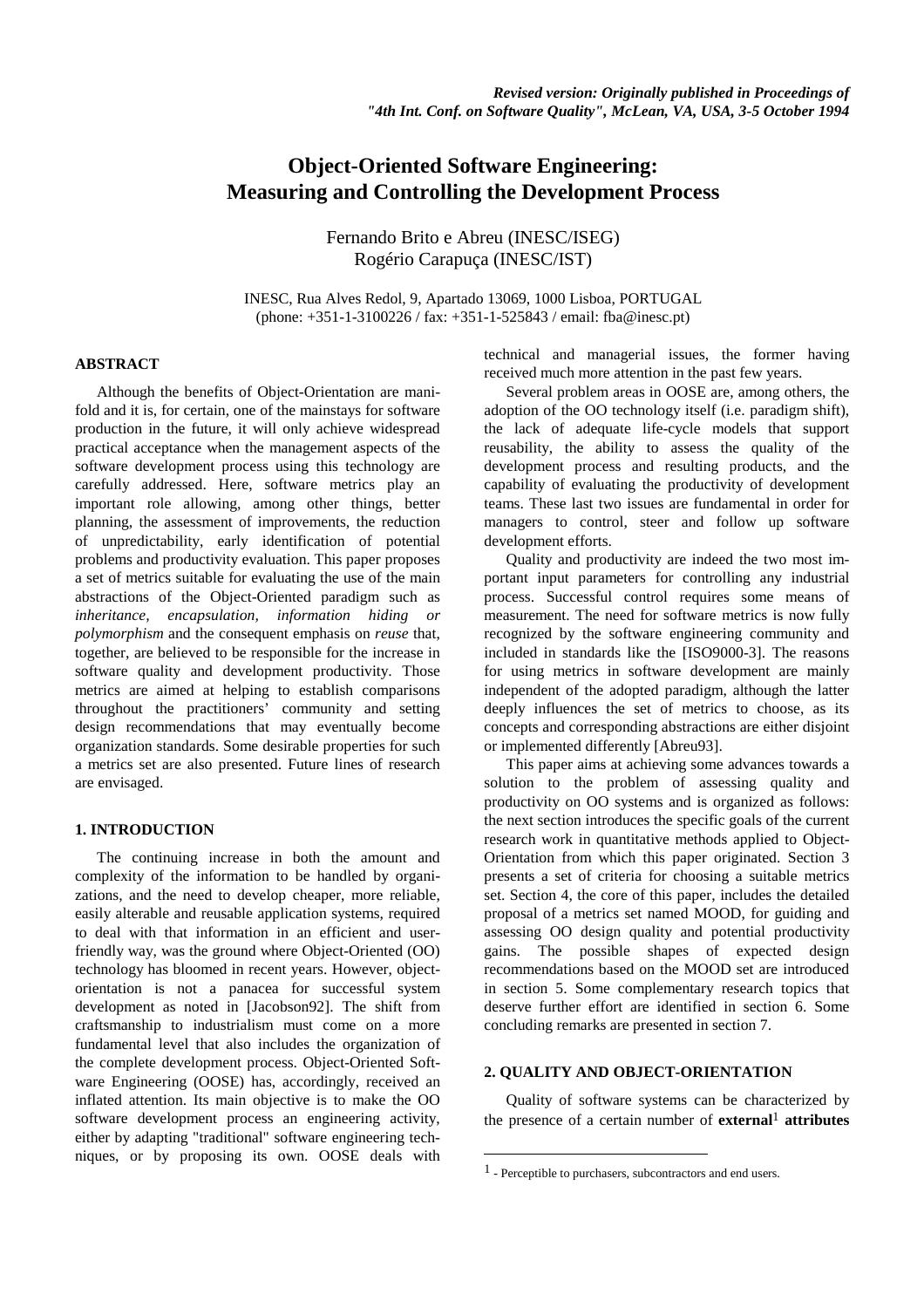like *functionality, reliability, usability, efficiency, maintainability* and *portability* [ISO9126] which can be further detailed. However, due to the evident difficulty and  $cost<sup>2</sup>$ of evaluating those attributes, most efforts on the software quality field have focused on defining and evaluating suitable development processes. It is believed that a defined and controlled process will lead to the production of quality software products and with fewer costs. Let us call this approach "**outside-in**". Object-Orientation came to strengthen the complementary "**inside-out**" approach where the quality of internal structure is supposed to be the key for ensuring that (external) quality and increased productivity are achieved.

Object-Orientation is well suited for what is called "seamless development", which basically stands for using the same formalism and corresponding notation throughout the life-cycle, by means of stepwise refinement. The traditional barriers between analysis and design and particularly between design and coding, characterized by formalism shifts with corresponding translation rules, are bound to diminish. Therefore, analysis and design play an even more important role than ever. Coding, for instance, can be considered just as a "fill-in-the-design-blanks" activity. Better internal quality is due to new abstractions brought by this paradigm such as classes, methods, inheritance, polymorphism, encapsulation or messages and a corresponding increased emphasis on reuse. However, the use of those abstractions can be varied, depending mainly on the designer ability, so we can expect rather different quality products to emerge, as well as different productivity gains.

The aim of the research going on in our team is twofold. First, we want to be able to identify quality OO designs by means of quantitative evaluation (i.e. using metrics) of the use of the paradigm abstractions that are supposed to be responsible for internal quality. Second, we want to express some of the external quality attributes and productivity advances as a function of those metrics. Our first step was to develop some metrics for OO designs, from a set of criteria presented in next section, that among other things, is expected to allow doing comparative evaluation throughout the OO community, and eventually help training new OO software practitioners by setting design standards that traduce best practice.

# **3. CRITERIA FOR DESIRED METRICS**

l

The choice of a set of metrics exposes the pitfalls of measuring too much and becoming overwhelmed by a large amount of unmanageable numeric data, or measuring too little and not gaining sufficient insight into the desired

objective. After surpassing this problem by deciding to adopt just a few (but not too few) metrics, we need to set some evaluation criteria based on the goals we want to achieve. Without them it is relatively easy to fall in the "YAM"<sup>3</sup> trap or become swamped by the myriad of those proposed in the available literature. A better perspective on this problem can be obtained in [Zuse91]. Next we will derive a set of criteria to help define the MOOD set.

Different people at different times or places should yield the same values when measuring the same systems. Subjectivity makes metrics comparisons throughout software industry an impossible mission. Subjective ratings (e.g. "Very Low", "Low", "Average", "High", "Very High") are copious in the metrics literature. That is undoubtedly one of the reasons that leads to metrics suspicion among software practitioners and the computer science community in general. One road to achieve this objectivity is:

# *Criterion 1: metrics determination should be formally defined*

For being useful, metrics must be collected and analyzed throughout time in as many different projects as possible in order to establish comparisons and derive conclusions. However, those projects will surely vary in size. If metrics other than the ones specifically designed to measure size also depend on it, no cumulative knowledge will be achieved. So:

*Criterion 2: non-size metrics should be system size independent*

Metrics are supposed to represent some product or process attribute. Thus we are faced with the issue of units of measurement. Subjective or "artificial" units inevitably yield to misunderstandings. Remember, for instance, the discussions around different interpretations of LOC (lines of code) [Albrecht83] and Function Points [Symons91][Dreger89]. Then:

*Criterion 3: metrics should be dimensionless or expressed in some consistent unit system*

The cost of recovering from effects caused by an error increases exponentially with elapsed project progress, since its commitment. Metrics, particularly design ones, are aimed at exposing the defects provoked by those errors and buried in the design. We must be able to collect metrics as soon as a first design is available, if we want to identify the possible flaws, before too much effort is built on top of them. Therefore:

<sup>2 -</sup> In industries other than software, quality assessment is often done by evaluating samples of massively produced products, thus allowing to dilute the corresponding effort (i.e. scale economy benefit).

<sup>3 -</sup> Yet Another Metric...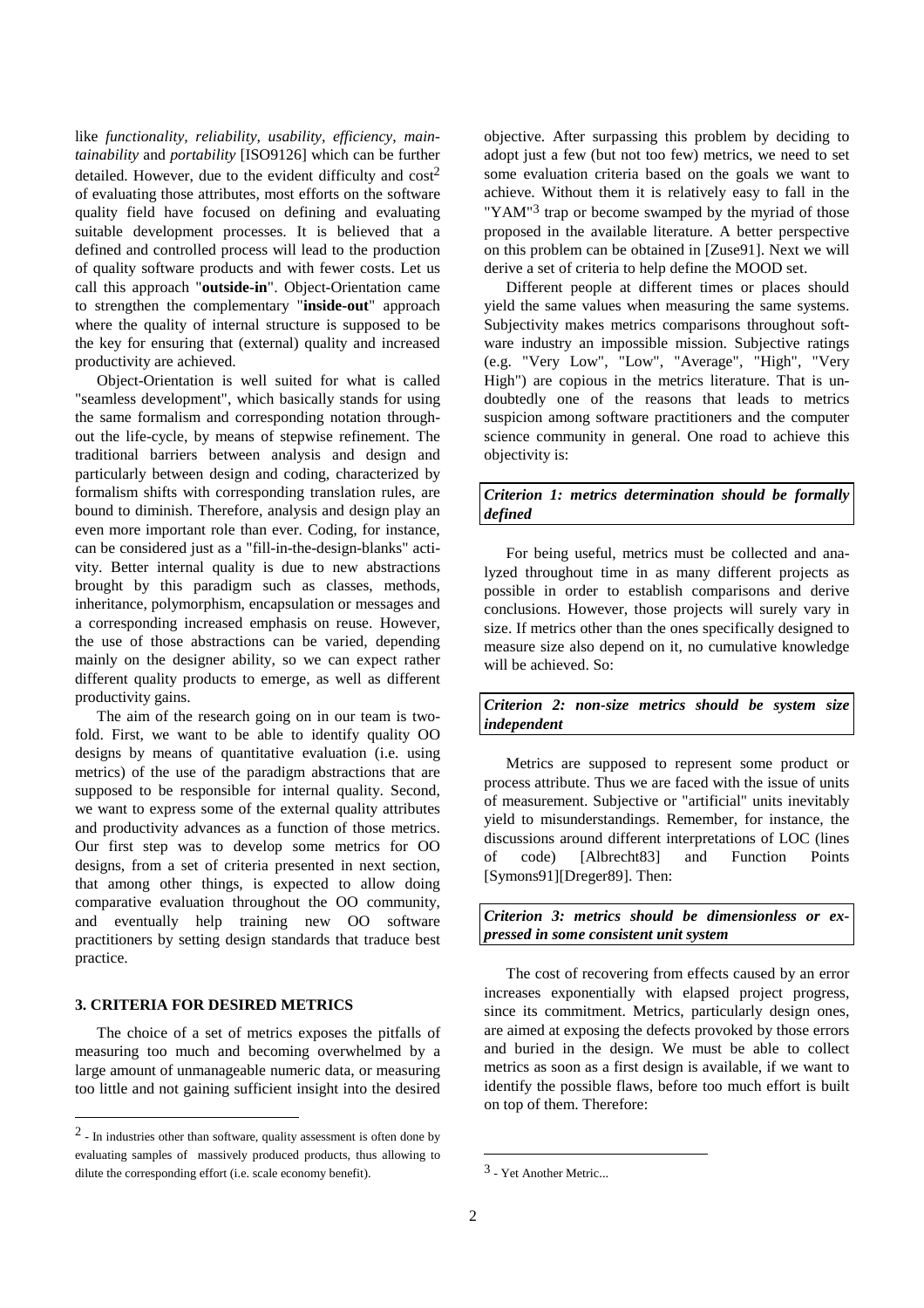## *Criterion 4: metrics should be obtainable early in the life-cycle*

Real software systems are usually built by a team of people. Often is possible to break down the specification in almost independent modules or subsystems. Each team member or small group of members can be responsible for each of those subsystems. Then, we need metrics applicable not only to the whole system under consideration, but also to each one of its modules or subsystems, thus allowing to pin-point "ill-designed" ones. So:

## *Criterion 5: metrics should be down-scaleable*

Metrics collection is a repetitive task, therefore tedious and boring for human beings. The worst is that it takes a lot of time and money! Provided that criterion 1 is met, and that designs are also formally defined, it is possible to build some kind of syntactic analyzer that extracts from them the needed information for computing the metrics. The effort to build such a tool is considerable but it is worth while. Then:

## *Criterion 6: metrics should be easily computable*

Many specification and programming languages (either graphical or textual) that support the OO paradigm abstractions are available in the marketplace. Each of them has its own constructs that allow for implementation of those abstractions in more or less detail. Again, the requirement of a common base of understanding for the metrics analysis process, leads us to the need of avoiding the syntactic level. Tools such as those mentioned in the previous paragraph can guarantee this independence. Therefore:

## *Criterion 7: metrics should be language independent*

Several authors have suggested sets of metrics for the OO paradigm; see for instance [Bieman92, Campanai94, Chidamber91, Karunanithi93, Yousfi92]. However, most of the proposed metrics do not fulfill all the above criteria, mainly 1, 2, 3 and 7.

## **4. THE MOOD METRICS SET**

#### **4.1 Introduction**

The MOOD (Metrics for Object Oriented Design) set is a collection of metrics that were designed with the above defined criteria in mind. The set includes the following metrics:

- •*Method Inheritance Factor*
- •*Attribute Inheritance Factor*
- •*Coupling Factor*
- •*Clustering Factor*
- •*Polymorphism Factor*
- •*Method Hiding Factor*
- •*Attribute Hiding Factor*
- •*Reuse Factor*

Considering that metrics are intended to quantify the presence or absence of a certain property or attribute, we can view them as *probabilities*. They would then range from **0** (total absence), to **1** (maximum possible presence). This perspective was also used in the ESPRIT REBOOT project [Stalhane92]. This kind of interpretation allows the application of statistical theory to software metrics. For instance, statistically independent metrics can be combined (e.g. multiplied) so that the result can still be interpreted as a probability.

The MOOD metrics definitions are based on a group of formally defined functions and on set theory and simple mathematics. This fulfills criteria 1 and 6. All MOOD metrics are expressed as quotients where the numerator is the actual use (in the design under consideration) of a given OO abstraction and the denominator is the maximum achievable possible value for the same abstraction use. As a result, all metrics are size independent and dimensionless and criteria 2 and 3 are met. The MOOD metrics meet criterion 4 because they are applicable as soon as a preliminary system design is available. The proposed metric set can be applied to any existent *Class Cluster* (as defined in section 4.4), or any combination of them, and so we can say that criterion 5 is also fulfilled. No reference is made to specific language constructs, that is, MOOD metrics refer to OO abstractions, and not to its implementations. Criterion 7 is therefore also accomplished.

#### **4.2 Encapsulation and Information Hiding**

Plenty of OO analysis and design methods, as well as programming languages exist, but often different terminologies are used to refer to the same abstraction with the inevitable entanglement of non-experts. The basic OO concepts are introduced along with metrics definitions in order to help this paper to be as self-explanatory as possible.

*Objects* are an encapsulation of information and behavior relative to some entity of the application domain under consideration (sometimes referred as the UoD - Universe of Discourse). In real systems many objects with similar information (data) and behavior (functionality) can be found. The *class* abstraction captures this reality and can be viewed as an abstract data type. The class definition includes at least two types of *features: attributes* (also called *variables*, *fields* or *data members*), which stand for the stored information and *methods* (also called *operations, function members, tasks* or *routines*), which represent the behavior. All objects created belong to a certain class, so they are often referred as *class*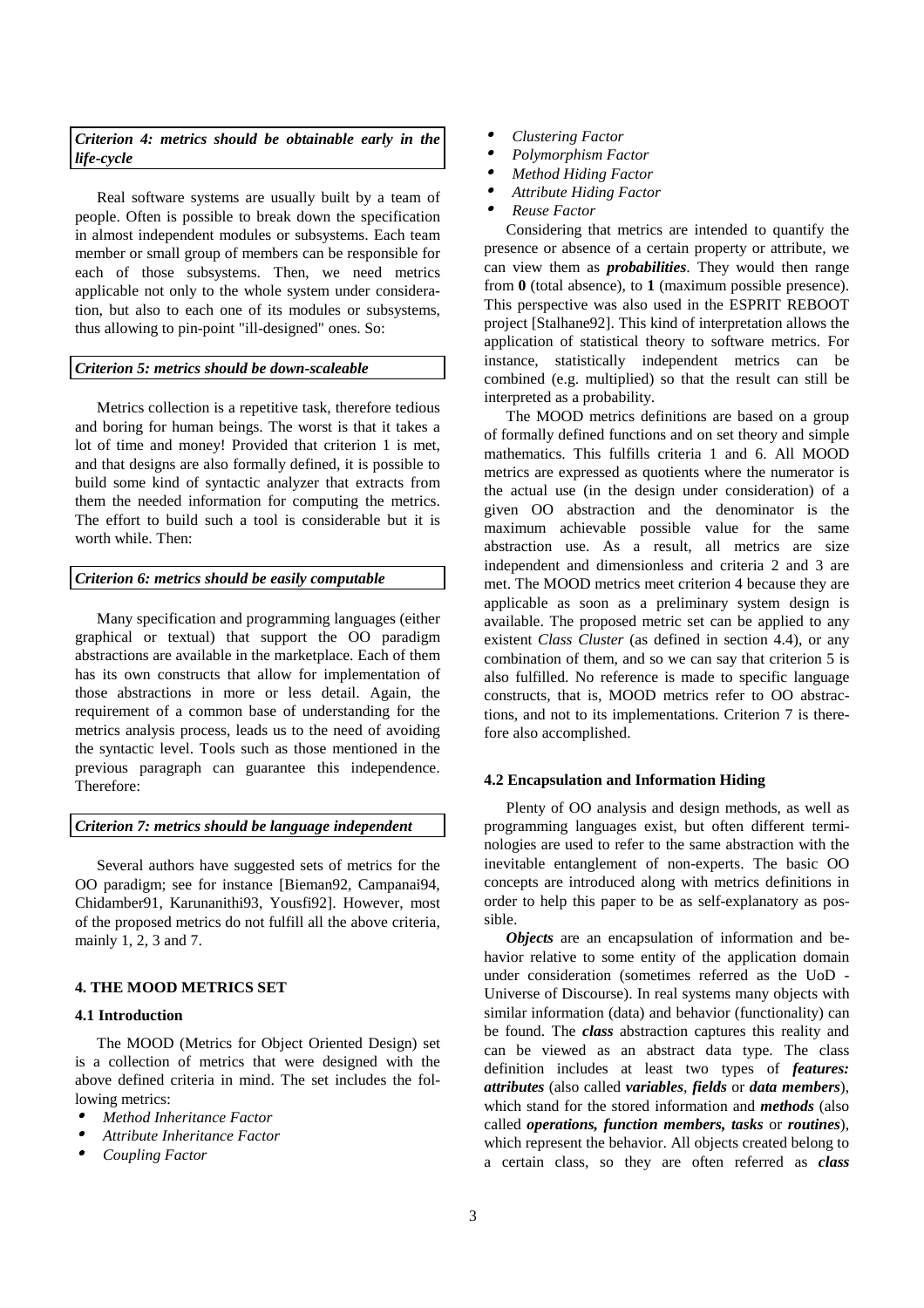*instances*. Within each class all objects share the same methods. The object instance variables (i.e. local data) are defined in the corresponding class.

Many features defined in a class are designed for implementing certain functionalities that are only relative to the class itself. Those features should be hidden from client programmers4, not for protection sake but for helping them to cope with complexity, as internal implementation details do not (or should not) bring a better perspective on how to use the services of the class. Another very important advantage of this *information hiding* mechanism is that the use of a class is independent of its implementation, thus allowing to alter it without "side-effects". As a conclusion, all information about a class should be private to the class, unless it is specifically declared public. The public part of a class is called its *interface* and should only be the "tip of the iceberg". The public methods represent the *services* that the supplier class is able to render to client classes. The hidden part is called the *implementation*. The number of methods defined in class  $C_i$  is given by:

$$
M_d(C_i) = M_v(C_i) + M_h(C_i)
$$

where:

- $M_v(C_i)$  number of visible methods (interface) in class *Ci*
- $M_h(C_i)$  number of hidden methods (implementation) in class  $C_i$

Then we define the *Method Hiding Factor*:

$$
MHF = \frac{\sum_{i=1}^{TC} M_h(C_i)}{\sum_{i=1}^{TC} M_d(C_i)}
$$

Conversely, the number of attributes defined in class  $C_i$  is given by:

$$
A_d(C_i) = A_v(C_i) + A_h(C_i)
$$

where:

l

 $A_v(C_i)$  - number of visible attributes in class  $C_i$  $A<sub>h</sub>(C<sub>i</sub>)$  - number of hidden attributes in class  $C<sub>i</sub>$ 

Then we define the *Attribute Hiding Factor*:

$$
AHF = \frac{\sum_{i=1}^{TC} A_h(C_i)}{\sum_{i=1}^{TC} A_d(C_i)}
$$

#### **4.3 Inheritance**

*Inheritance* is a mechanism for expressing similarity among classes. Semantically, it allows the portrayal of generalization and specialization. As far as design is concerned, it allows for the simplification of the definition of inheriting classes. When a class inherits from another, that means it can use its methods and attributes, unless they are redefined locally. A class  $C_d$  that inherits directly or indirectly from a class  $C_a$  is said to be a *descendent*<sup>5</sup> of class  $C_a$  which, conversely, is called an *ancestor*<sup>6</sup> of class  $C_d$ . Now, being more restrictive, a class  $C_c$  that inherits directly from a class  $C_p$  is said to be a *child* of class  $C_p$ which, conversely, is called a *parent* of class  $C_c$ . Inheritance can be single or multiple, depending on the number of parents. The inheritance relation will be represented here by an arrow, for instance as in  $C_c \rightarrow C_p$  or  $C_d \rightarrow C_q$ .

The composition of several inheritance relations defines a directed acyclic graph, often called an *inheritance hierarchy tree*. A *base class* is the root of such an inheritance hierarchy (i.e. the one that does not inherit; who has no ancestors). Formally we can define the function:

$$
is\_base(C_b) = \begin{vmatrix} 1 & iff & \forall j \in [1, TC] , \neg \exists C_j : C_b \rightarrow C_j \\ 0 & otherwise \end{vmatrix}
$$

where *TC* is the *total number of classes* in the system under consideration.

 A *leaf class* is a class that has no descendants. Formally, we can define the function:

$$
is\_leaf(C_i) = \begin{vmatrix} 1 & iff & \forall j \in [1, TC] \,, \neg \exists C_j : C_j \to C_l \\ 0 & otherwise \end{vmatrix}
$$

In a class hierarchy, each class can have features either inherited from its ancestors or the locally defined. These latter features can be either new or a redefined version of inherited ones (overriding situation), or even only declared but not implemented there<sup>7</sup>. Some approaches even allow to drop inherited features.

For defining the MOOD set of metrics we will need some basic *class metrics*. They will be introduced next, by means of functions where the argument is the class under consideration and the returned value is the value for the corresponding metric. Let  $C_i$  be any class of the system under consideration. We define:

<sup>4-</sup> Programmers in a team using the class, other than its creator.

<sup>5 -</sup> Sometimes also called subclass.

<sup>6 -</sup> Also referred as superclass.

<sup>7 -</sup> The implementation is left to its descendants. These kind of features are usually called "deferred".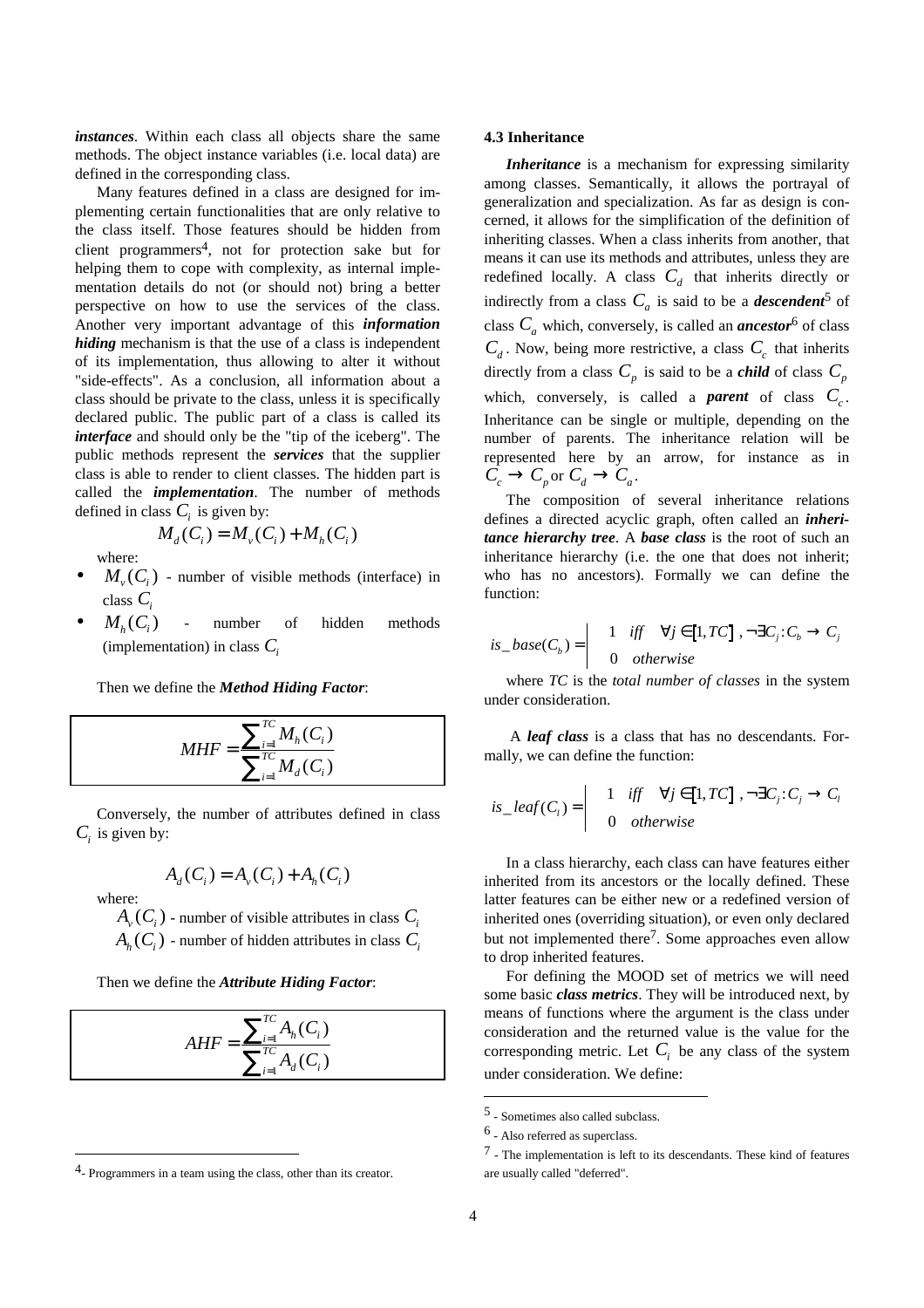- •**Children Count,**  $CC(C_i)$  - number of children of  $C_i$  (note: if  $CC(C_i) = 0$  then  $C_i$  is a leaf class)
- •*Descendants Count, DC(C<sub>i</sub>) - number of* descendants of *Ci*
- •*Parents Count,*  $PC(C_i)$  *- number of parents of*  $C_i$ (notes: if  $PC(C_i)=0$  then  $C_i$  is a base class; if  $PC(C<sub>i</sub>)>1$  we have multiple inheritance).
- •*Ancestors Count,*  $AC(C_i)$  *- number of ancestors of*  $C_i$ .
- $M_d(C_i)$  number of Methods defined in  $C_i$
- $M_n(C_i)$  number of New<sup>8</sup> Methods defined in  $C_i$
- $M_i(C_i)$  number of Methods Inherited in  $C_i$  (not overridden)
- $M_{o}(C_i)$  number of Overridden Methods in  $C_i$ (inherited methods that are redefined)
- $M_a(C_i)$  number of Available<sup>9</sup> Methods in  $C_i$

The following relations hold, and can be easily transposed to attributes instead of methods:

$$
M_d(C_i) = M_n(C_i) + M_o(C_i)
$$
  

$$
M_a(C_i) = M_d(C_i) + M_i(C_i)
$$
  

$$
= M_n(C_i) + \sum_{j=1}^{P(C_i)} M_a(C_j)
$$
  
where  $C_i \rightarrow C_j$ 

This last expression is recursive up the inheritance chain, till a base class is found. The only situation in which it is not valid is when methods inherited from different parents (when  $PC(C_i) > 1$ ) have the same designation $10$ .

Some *system metrics* are now defined, based on the above ones. The demonstration of some expressions is not included here because they are either trivial or beyond the scope of this paper.

- • *Total number of Methods Defined***,**  $TM_{d} = TM_{n} + TM_{o} = \sum_{k=1}^{TC} M_{d}(C_{k})$
- • *Total number of New Methods defined***,**  $TM_{n} = \sum_{k=1}^{TC} M_{n}(C_{k})$
- • *Total number of Methods Overridden***,**  $TM_{o} = \sum_{k=1}^{TC} M_{o}(C_{k})$

l

- • *Total number of Methods Inherited***,**  $TM = \sum_{k=1}^{n} M_i(C_k) = \sum_{k=1}^{n} [M_n(C_k)^*DG(C_k) - M_o(C_k)]$  $\frac{d}{d\kappa} \left[ \left[ M_d(C_{\!\kappa}) \!-\! M_{\!o}(C_{\!\kappa}) \right] \! \ast \! D \! \not\!\!C_{\!C_{\!\kappa}}) \!-\! M_{\!o}(C_{\!\kappa}) \right]$ *TC*  $\mathbf{k}_{\text{el}}$   $\mathbf{k}_{n}(\mathbf{k}_{k})$   $D\mathbf{k}_{k}(\mathbf{k}_{k})$  $=\sum_{k=1}^{TC} M_i(C_k) = \sum_{k=1}^{TC} [M_n(C_k)^*DG(C_k) - M_o(C_k)]$  $=\sum_{k=1}^{TC} \left[ \left[ M_d(C_k) - M_o(C_k) \right]^* DGC_k) - M_o(C_k) \right]$
- • *Total number of Methods Available***,**  $TM_a = TM_a + TM_i = \sum_{k=1}^{n} M_a (C_k)$  $\prod_{k=1}^{n}$   $\left[ M_d(C_k) - M_o(C_k) \right]$   $*$   $\left[ 1 + D C(C_k) \right]$  $\prod_{k=1}^{n}$   $M_n$   $(C_k)$   $\bigg\{ 1 + DC(C_k) \bigg\}$  $= TM_{d} + TM_{i} = \sum_{k=1}^{TC} M_{a}(C_{k})$  $=\sum_{k=1}^{TC} \left[ \left[ M_d(C_k) - M_o(C_k) \right]^* \left[ 1 + DC(C_k) \right]$  $=\sum_{k=1}^{TC} [M_n(C_k)^*[1+DC(C_k)]$
- Note: iff there are no overriding situations, that is,  $\forall i \in [1, TC]$   $M_d(C_i) = M_n(C_i)$ the two expressions above become:

$$
TM_{i} = \sum_{k=1}^{TC} M_{i}(C_{k}) = \sum_{k=1}^{TC} [M_{d}(C_{k})^{*}DC(C_{k})]
$$
  
\n
$$
= \sum_{k=1}^{TC} [M_{n}(C_{k})^{*}DC(C_{k})]
$$
  
\n
$$
TM_{a} = TM_{d} + TM_{i} = \sum_{k=1}^{TC} M_{a}(C_{k})
$$
  
\n
$$
= \sum_{k=1}^{TC} [M_{n}(C_{k})^{*}[1+DC(C_{k})]]
$$
  
\n
$$
= \sum_{k=1}^{TC} [M_{d}(C_{k})^{*}[1+DC(C_{k})]]
$$

- • *Total Length of Inheritance Chain*, (total number of inheritance relations),  $TLIC = \sum_{i=1}^{TC} PC(C_i) = \sum_{i=1}^{TC} CC(C_i)$ *i*  $=\sum_{i=1}^{TC}PC(C_i)=\sum_{i=1}^{TC}CC(C_i)$
- • *Total Number of Inheritance Paths***, (**total number of inheritance paths from a base class to a leaf class),

*TNIP* =

$$
TLIC - TC - \sum_{i=1}^{TC} [is\_base(C_i) + is\_leaf(C_i)]
$$
  
We then define the *Method Inheritance Factor* as:

$$
MIF = \frac{TM_i}{TM_a}
$$

Note: MIF=0 means that there is no effective inheritance (i.e. there are no inheritance hierarchies or all inherited methods are overridden).

Similarly, we can also define the *Attribute Inheritance Factor* given by:

<sup>8 - &</sup>quot;New" denotes those methods that are not overriding inherited ones.

<sup>9 - &</sup>quot;Available" stands for those methods that can be invoked in association with the class under consideration (i.e. those defined in that class as well as the inherited ones).

<sup>10 -</sup> This situation is generally referred as "name clashing".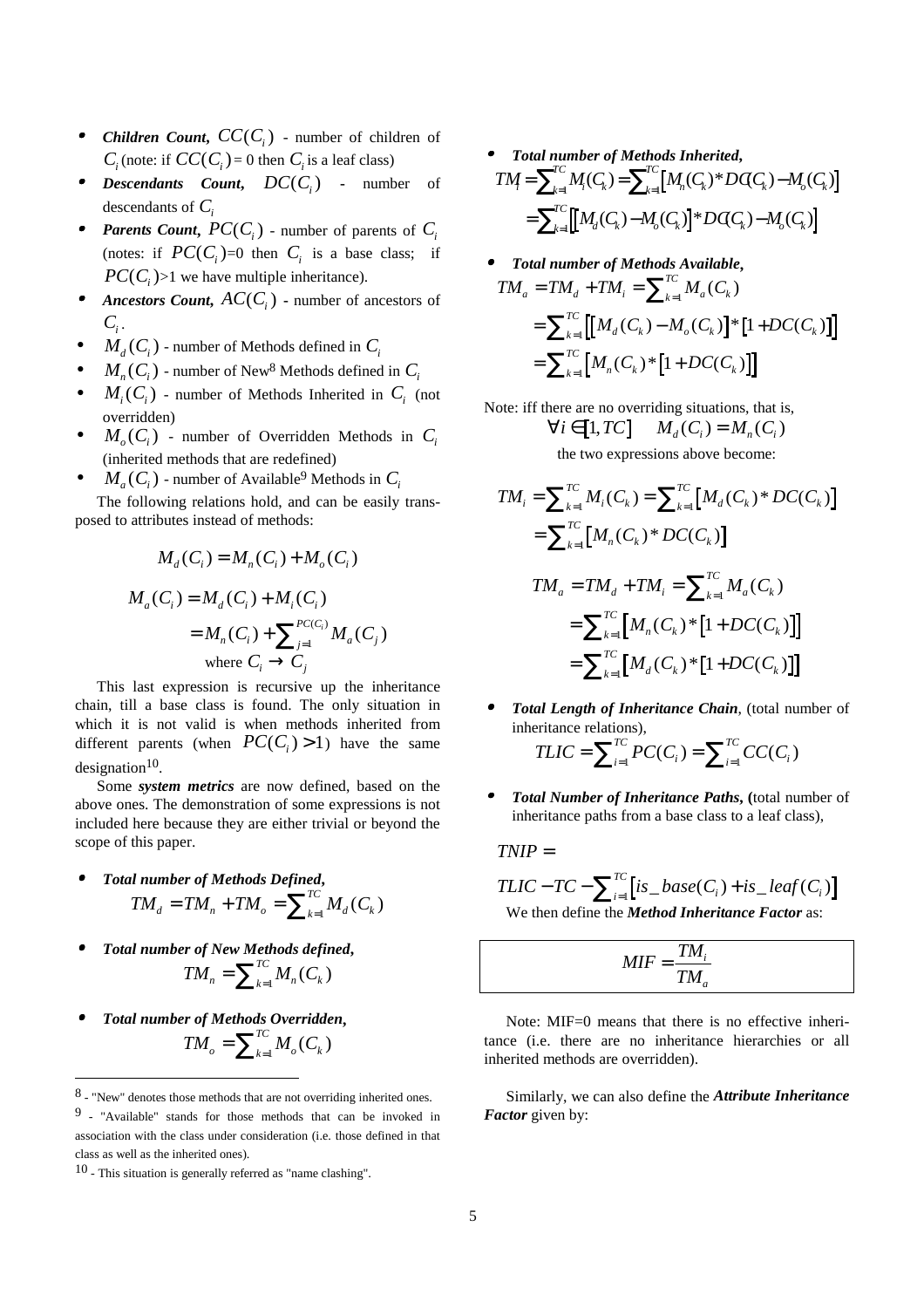$$
AIF = \frac{TA_i}{TA_a}
$$

where  $TA_i$  and  $TA_a$  have definitions similar to  $TM_i$  and  $TM_{a}$ .

## **4.4 Coupling and Clustering**

A class  $C_c$  is called a *client* of class  $C_s$ , and  $C_s$  a *supplier*<sup>11</sup> of class  $C_c$ , whenever  $C_c$  contains at least one reference to a feature (method or attribute) of class  $C_s$ . We will represent this client-supplier relation by  $C_c \Rightarrow C_c$ .

Some of these client-supplier relations can be viewed as communications between class instances. These communications should be made explicit for the sake of understandability. Some approaches use the designations *message, event* or *stimulus***,** to refer to the call that an instance of the client class does to a supplier class method. It is desirable that classes communicate with as few others as possible and even then, that they exchange as little information as possible [Meyer88].

Supplier class references are not only made by means of messages. A supplier class type reference can be made inside client classes in situations such as:

• a public or private global attribute (some languages only allow global attributes to be private)

a public or private method argument or local attribute A bigger number of client-supplier relations increase complexity, reduces encapsulation and potential reuse, and limits understandability and maintainability.

Every class in a certain system is a potential supplier of all other classes and vice-versa. Thus, the maximum value of client-supplier relations<sup>12</sup> is given by  $TC^2 - TC$ . If we consider the following function:

$$
is\_client(C_c, C_s) = \begin{vmatrix} 1 & iff & C_c \implies C_s \land C_c \neq C_s \\ 0 & otherwise \end{vmatrix}
$$

then, the *Coupling Factor* is given by:

$$
COF = \frac{\sum_{i=1}^{TC} \left[ \sum_{j=1}^{TC} is\_client(C_i, C_j) \right]}{TC^2 - TC}
$$

The "web" defined by client-supplier and inheritance relations is, in real systems, a set of disjoined graphs where nodes represent classes and edges represent the relations. Each of these graphs is a potential cluster for

l

reuse because they do not need to drag along anything else. We shall name them *Class Clusters* and the shape of each one will be of a single or several intercommunicating inheritance hierarchy trees. For a total number of Class Clusters, TCC, we define the *Clustering Factor***:**

$$
CLF = \frac{TCC}{TC}
$$

#### **4.5 Polymorphism**

Polymorphism is a greek originated word that means "many forms". When applied to Object-Orientation, it stands for the possibility of sending a message without knowing which will be the form (class) of the object that will bind that message to one of its interface methods. All the potential receiving classes belong to the same inheritance hierarchy tree. Binding can be static (at compilation time) or dynamic<sup>13</sup> (at run time).

Messages can be bound to instances of a certain class or to instances of one of its descendants and not the other way around. Consider for instance that the class *ball* is specialized by classes *tennis\_ball, golf\_ball, soccer\_ball* and *rugby\_ball*. If by sending the message *ball.new* (call of constructor method), we get a *tennis\_ball* or a *golf\_ball*, everything is fine. However, if the message *soccer\_ball.new* is sent, getting some instance of class *ball* is not acceptable as it might consist, for example, of a *rugby\_ball*.

If there is no overriding, a message to a class or to one of its descendants will be bound to the same method (i.e. no polymorphism). Conversely, we will obtain the possible maximum polymorphism potential if all methods are overridden in all classes (except the base ones, of course). In fact, if a method M in class  $C_i$ , is overridden in all descendants of class  $C_i$ , then a message bound to M can have  $DC(C_i)$  possible addressees other than the implementation of M in class  $C_i$ . Those correspond to the same amount of different implementations of M in  $C_i$ descendants (polymorphic situations). Extending this reasoning to whole methods in the whole system, the *maximum number of possible different polymorphic situations* is given by:

$$
\sum\nolimits_{i=1}^{TC} [M_a(C_i)^*DC(C_i)]
$$

For a given system, however, the total number of *possible different polymorphic situations* is:

$$
\sum\nolimits_{i=1}^{TC} \biggl[ \sum\nolimits_{j=1}^{DC(C_i)} M_o(C_j) \biggr]
$$

<sup>11 -</sup> Note that a class can be client (and therefore supplier) of itself.

<sup>12 -</sup> Here we have not considered the "harmless" reflexive client-supplier situations, that is, a class being supplier of itself.

<sup>13 -</sup> Also called late or delayed binding.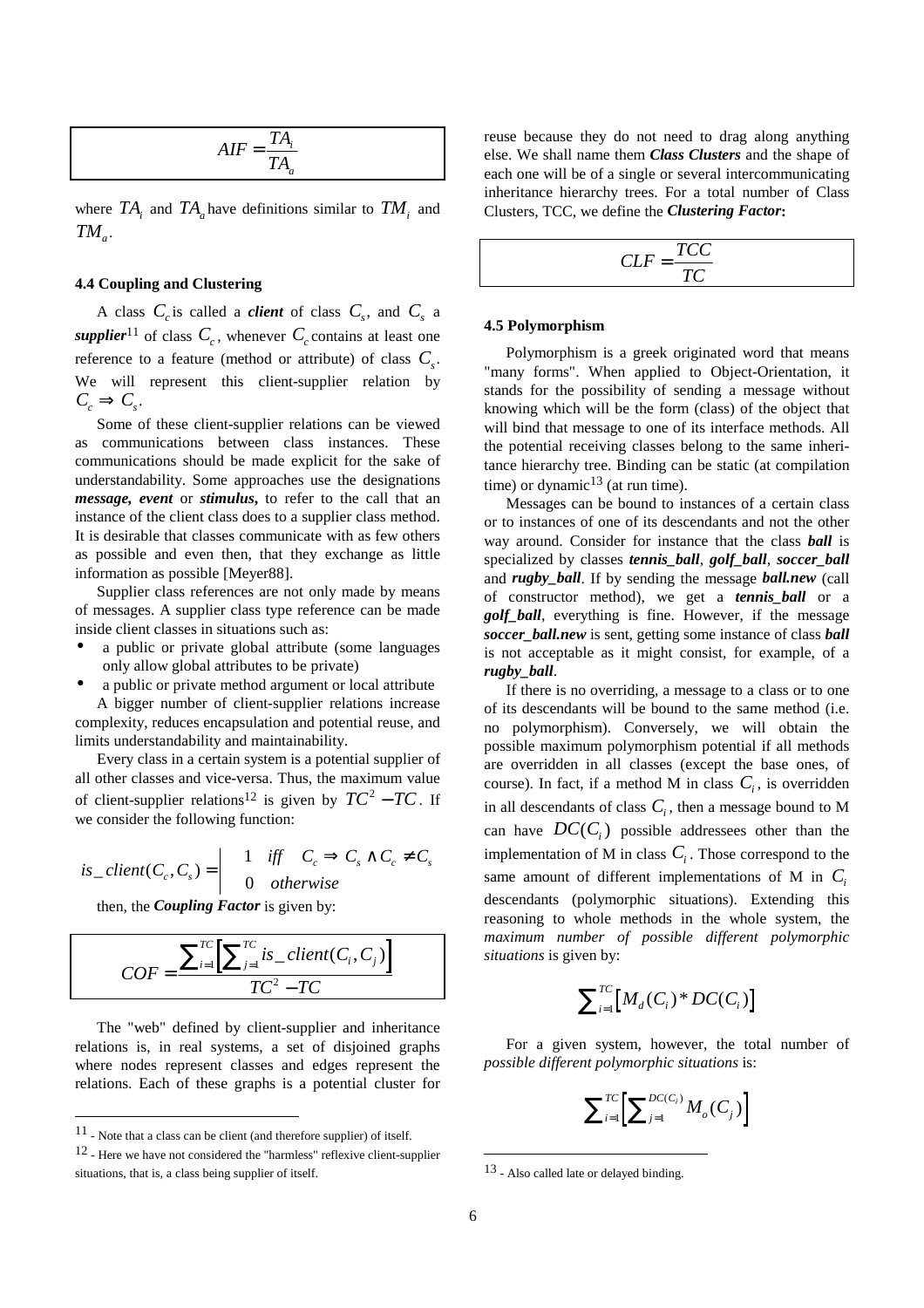Note: the inner sum refers to the descendants of  $C_i$ 

Finally we define the *Polymorphism Factor***:**

$$
PF = \frac{\sum_{i=1}^{TC} \left[ \sum_{j=1}^{DC(C_i)} M_o(C_j) \right]}{\sum_{i=1}^{TC} \left[ M_a(C_i)^* D C(C_i) \right]}
$$

# **4.6 Reuse**

Reuse, enforced by the OO paradigm abstractions, is expected to produce big impacts on development productivity and quality. It apparently<sup>14</sup> saves a lot of development time, thus reducing system costs or allowing savings to be spent on building more functionality, quality assurance or other activities. Reusable components are usually more carefully designed than ordinary program code. Besides, its repeated use brings out quickly any flaws in its design or implementation. That is why those components tend to be of better quality, therefore embedding that quality in systems who incorporate them.

Reuse in OO software development can mainly take two shapes: reuse of *library components* and reuse by means of *inheritance*. Then, we can consider three types of classes in a given system: (i) those base classes built totally new, (ii) those extracted from a library and finally (iii) those that reuse existing classes by means of inheritance. As stated in the inheritance section above, inherited class definitions are usually specialized either by extending its features or by redefining ("overriding") them. This specialization effort, together with that of building classes "from scratch" corresponds to the effective "new" part of the system under consideration. We want to quantify exactly the other part, that is, the one corresponding to used library classes and the fraction of all others that may be imputed to inheritance. For this fraction calculation, we will only consider methods, as those are much more expensive to build and maintain than attributes. Now we can define the *Reuse Factor* as:

$$
RF = \frac{\sum_{i=1}^{TC} in\_library(C_i)}{TC} + \frac{MIF * \sum_{i=1}^{TC} [1 - in\_library(C_i)]}{TC}
$$

where

l

$$
in\_library(C_i) = \begin{vmatrix} 1 & \text{if } C_i \in L \\ 0 & \text{otherwise} \end{vmatrix}
$$
  

$$
L = \{\text{classes in the reusable class library}\}\
$$

#### **5. DESIGN HEURISTICS**

By thorough interpretation of data taken from real projects, we believe that we will be able to compute design heuristics. Those can exhibit three shapes: *recommended lower limit* (LL), *recommended interval* (INT) and *recommended upper limit* (UL). Table 1 shows which shape applies for each of the MOOD metrics. The appropriateness of each limit (including the interval ones) is expected to increase as our metrics collection and analysis process proceed.

| <b>MOOD METRIC</b>             | LL. | <b>INT</b> | UL |
|--------------------------------|-----|------------|----|
| Method Inheritance Factor      |     | X          |    |
| Attribute Inheritance Factor   |     | X          |    |
| <b>Coupling Factor</b>         |     |            | X  |
| <b>Clustering Factor</b>       | X   |            |    |
| Polymorphism Factor            |     | X          |    |
| <b>Method Hiding Factor</b>    | X   |            |    |
| <b>Attribute Hiding Factor</b> | X   |            |    |
| <b>Reuse Factor</b>            | X   |            |    |

| Table 1: Shape of design heuristics based on MOOD |
|---------------------------------------------------|
|---------------------------------------------------|

According to this framework, expected recommendations will be of the kind:

- • *"Keep the Method Inheritance Factor between 0.25 and 0.37"*
- •*"Coupling Factor should be below 0.52"*
- •*"Good Reuse Factors are those above 0.43"*

Values mentioned above are irrelevant. We expect to disclose some realistic ones in a following paper.

## **6. FUTURE WORK**

We are presently developing a tool for supporting the collection, storage and analysis of the MOOD metrics set. The core of this tool (metrics definition dictionary, metrics storage, human-machine interface) is language independent. Specific implementation language stubs will parse the specification code and determine the base measure function values. The C++ stub is under construction and we plan to develop an Eiffel [Meyer92] one in the near future. When the tool becomes fully operational, we will proceed to an extensive evaluation of available systems and try to derive and refine the values for the limits mentioned in the design recommendations.

The study of correlation between MOOD metrics and quality attributes as those mentioned in [ISO9126] will be

<sup>14 -</sup> We can not downplay the effort of searching, and eventually adapting, reusable components from the class library, as well as the effort of building, validating and maintaining it.